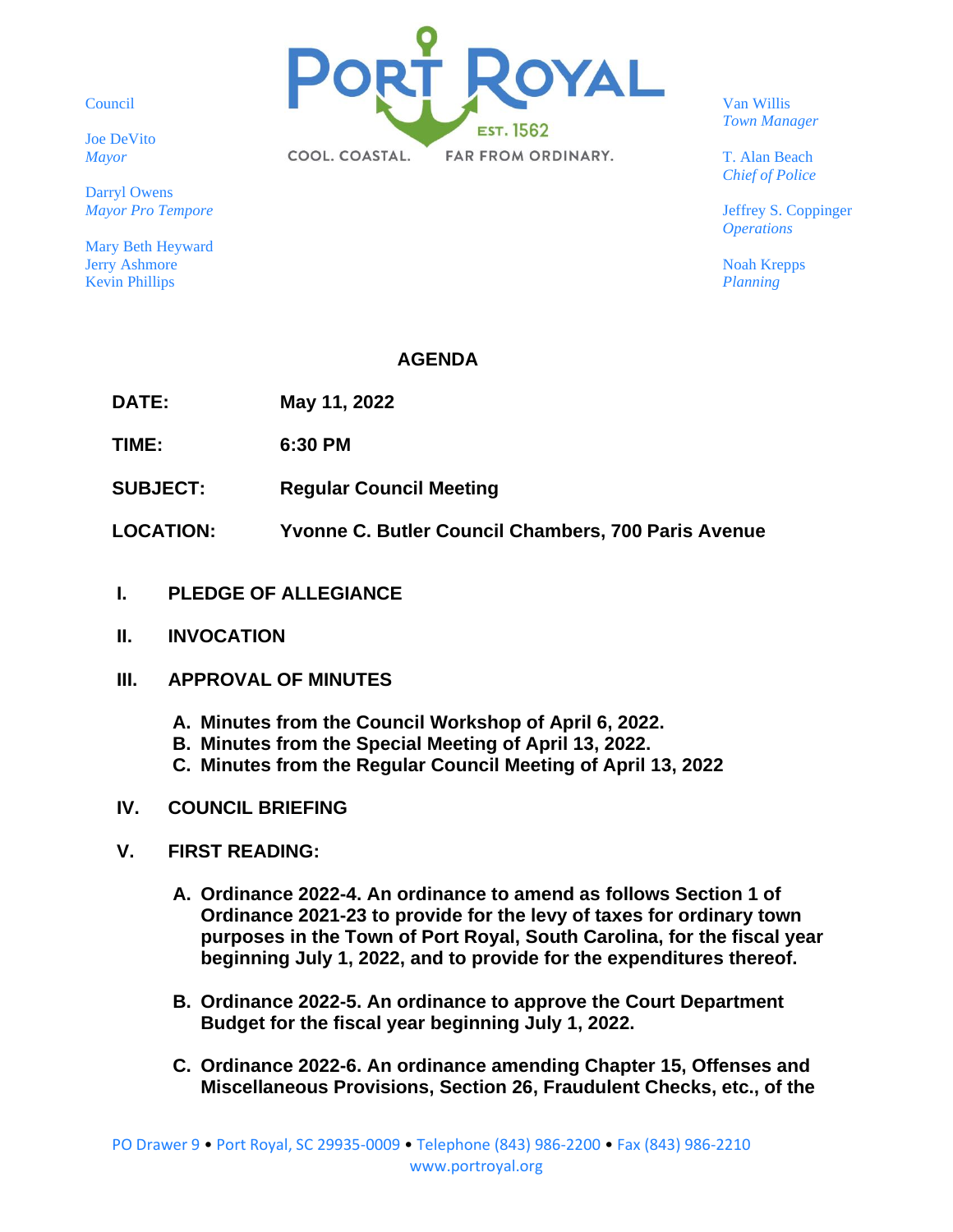**Code of Ordinances of the Town of Port Royal, South Carolina, to update Terms and Jurisdiction.** 

- **D. Ordinance 2022-7. An ordinance creating Section 12-91 Food Truck guidelines in Chapter 12, Licenses and Business Regulations, Article VIII Food Trucks of the Port Royal Code of Ordinances in the Town of Port Royal.**
- **E. Ordinance 2022-8. An ordinance amending Chapter 2 Administration, Article VI Boards, Committees, Commissions, Etc., Division 4 Parks and Recreation Commission, Section 2-294 Powers and Duties in the Code of Ordinances of the Town of Port Royal, South Carolina.**

## **VI. SECOND READING:**

- **A. Ordinance 2022-1. An ordinance annexing to the Town of Port Royal approximately 1.51 acres of real estate located in Beaufort County described as Beaufort County Tax District 100, Map 33A, Parcels 254, 404, and 406. (LOCATED AT 32 and 34 Savannah Hwy).**
- **B. Ordinance 2022-2. An ordinance to zone approximately 1.51 acres of real estate located in Beaufort County described as Beaufort County Tax District 100, Map 33A, Parcels 254, 404, and 406. In Beaufort County to be zoned as T4UC.**
- **C. Ordinance 2022-3. An ordinance to provide for the issuance and sale not exceeding a three million dollar (\$3,000,000) General Obligation Bond, Series 2022 of the Town of Port Royal, South Carolina, to prescribe the purposes for which the proceeds shall be expended, to provide for the payment thereof, and other matters relating thereto.**

## **VII. COUNCIL ACTION:**

# **A. Appointments**

- **I. Beaufort-Jasper EOC Director – Appointment**
- **II. Beaufort-Jasper Housing Trust – Appointment**
- **B. Request for Approval for the Redevelopment Commission to begin work on potential Town Center.**
- **VIII. IMPORTANT INFORMATION AND DATES:**